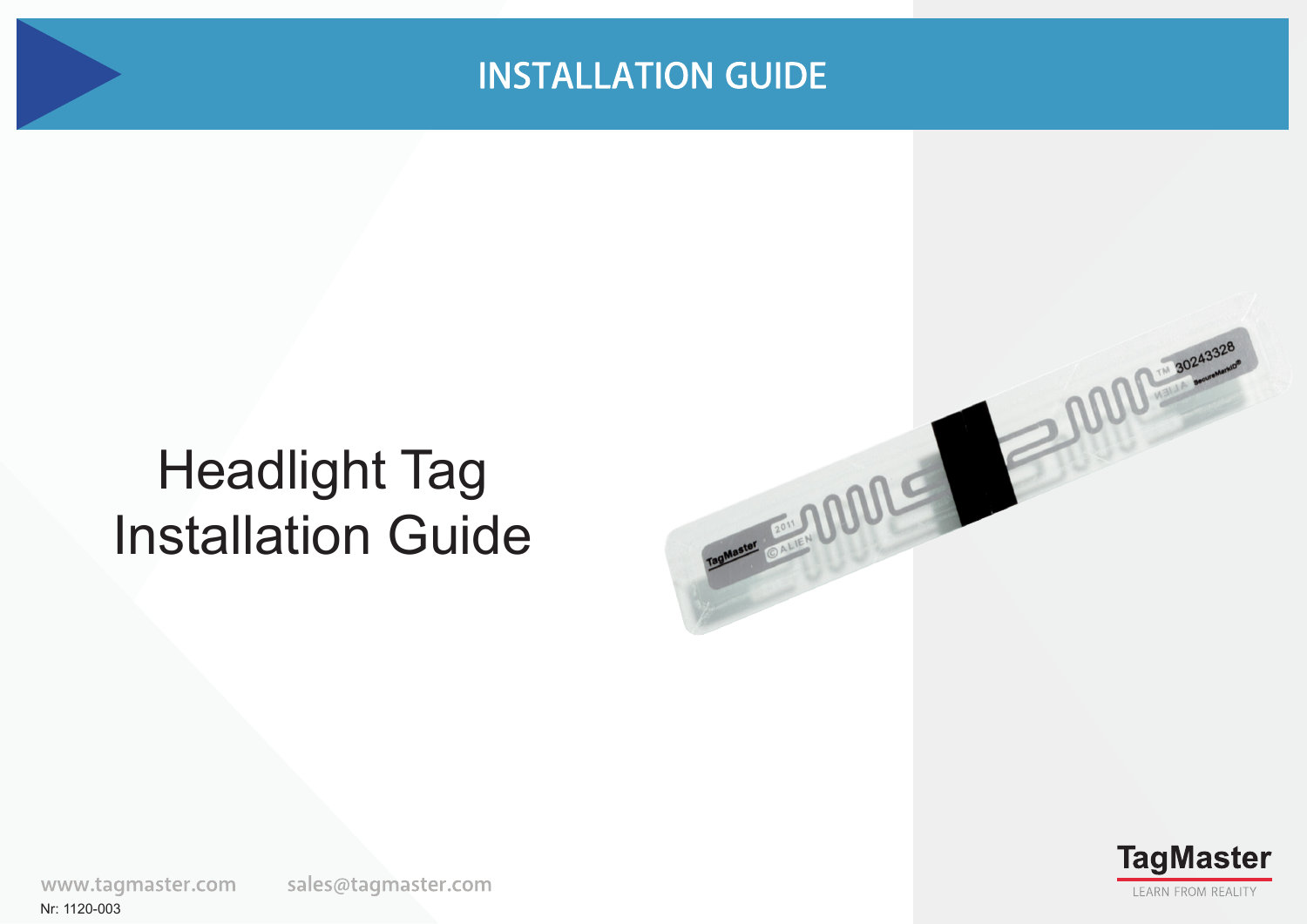#### About the identification Tag:

TagMaster is offering cost effective long-range identification of vehicles. Our Tags are designed to be used with TagMaster Long Range RFID Readers for access control and automatic vehicle identification applications.

The non-transferable Tag (antenna) is specifically tuned for operation while mounted on vehicle headlights. The Tag must be mounted directly on the headlight glass or the bumper. The read range is normally up to 10m or 33 ft.

The Tag is designed to be tamper evident and usually breaks on removal. Therefore, review the following installation instructions and verify correct Tag location prior to affixing the Tag to the headlight. If the Tag is removed after application the built-in antennas risk being damaged, and the Tag should be replaced.

A headlight Tag is the best option to enable reliable vehicle identification in situations where the entire car windshield has a built in solar screen with metal particles or a heated windshield (thin metal wire).

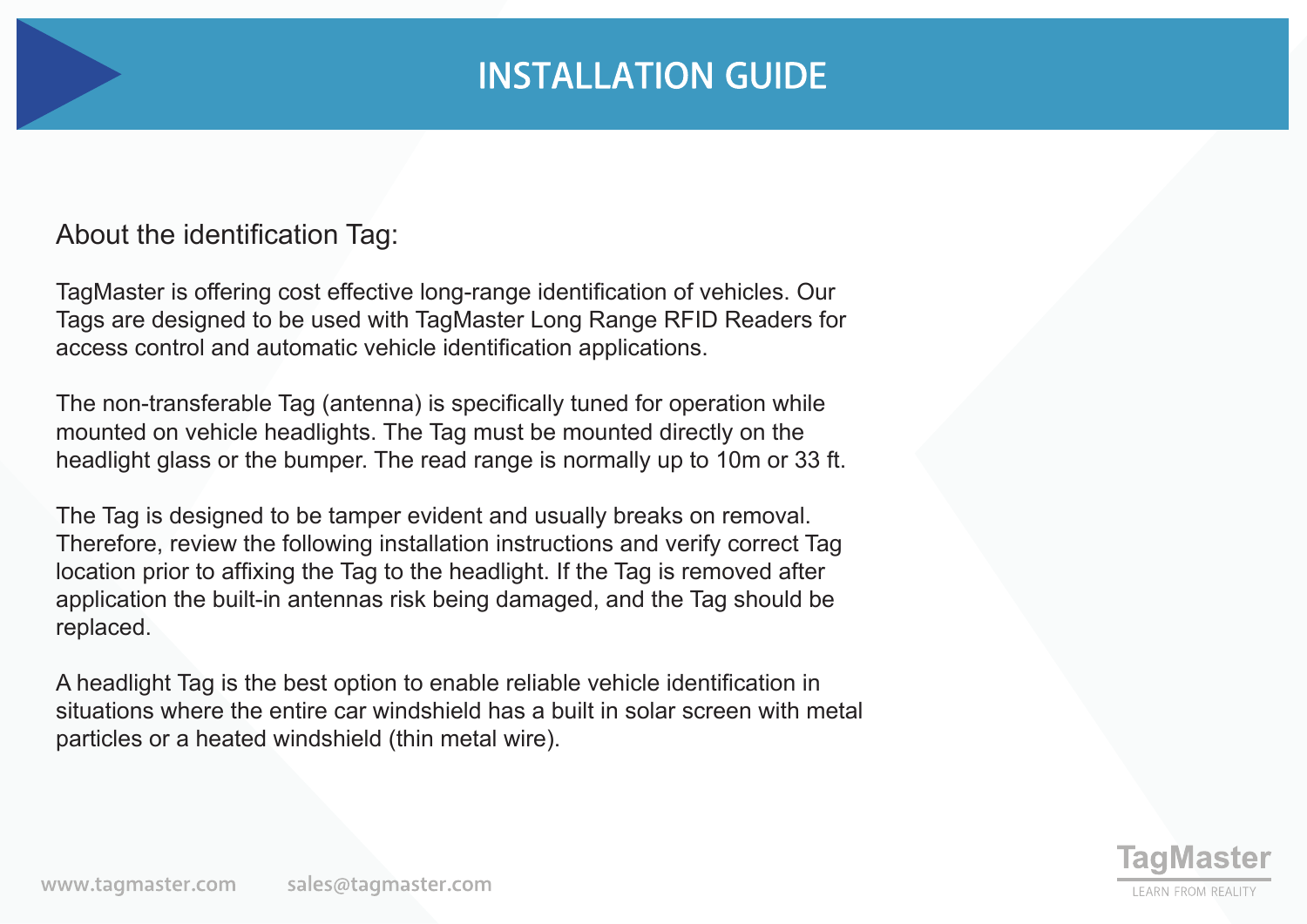### How to mount the Tag on your headlight :





1. The position of the Reader and where to put the Tag

Place the Tag on the headlight glass, on the same side of the vehicle as the reader.

Do not place the Tag on the side windows.

2. How to apply the Tag

The Tag usually performs best when positioned horizontally on the headlight glass, which normally also is the most practical position in relation to the shape of the headlight glass. Avoid positioning the Tag vertically or diagonally. The ideal position is when the headlight Tag is positioned in parallel with the reader surface, reflecting the radio signal straight back towards the Reader.

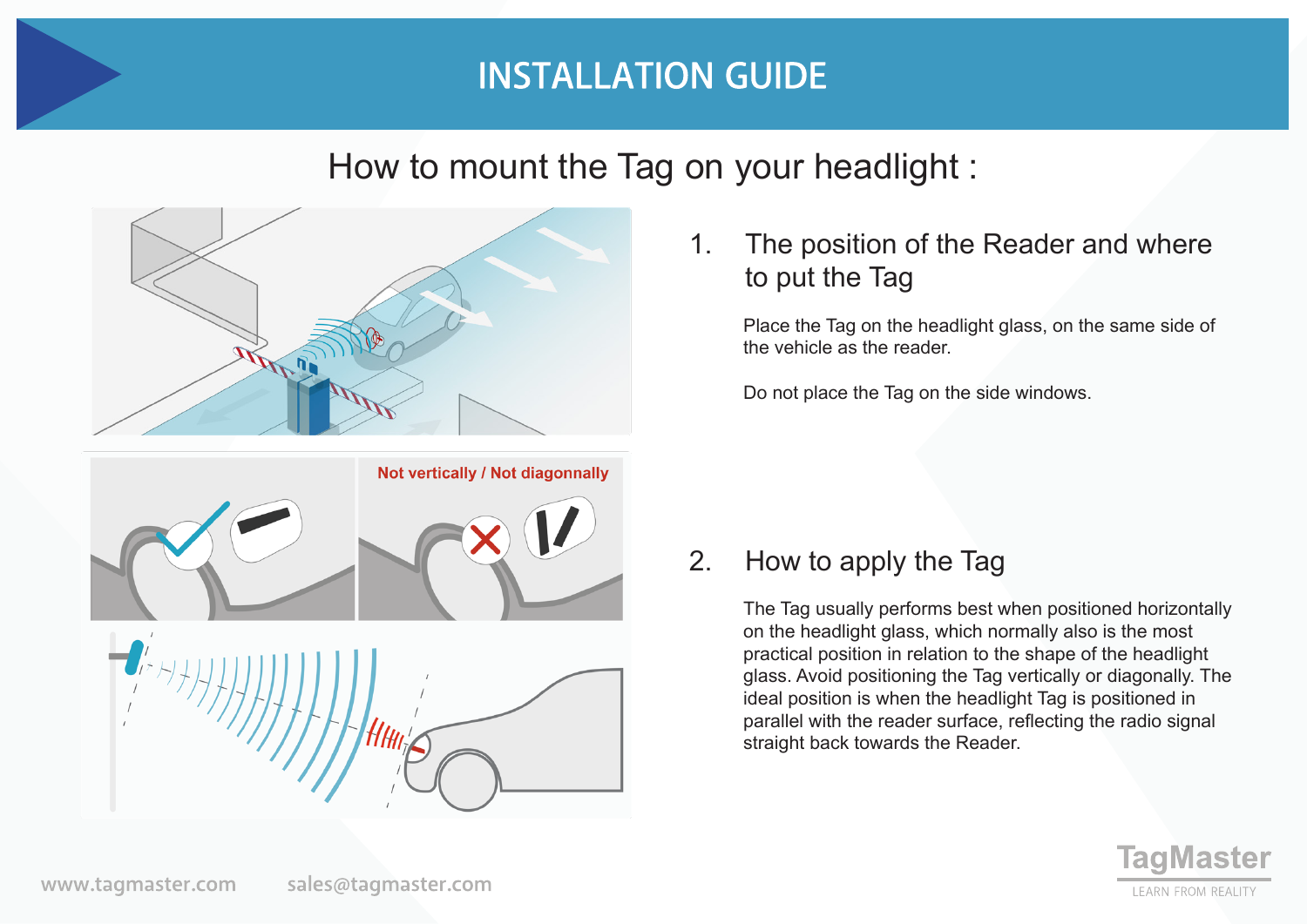

#### 3. Clean surface

Make sure the surface is clean before applying the Tag to the headlight glass. Use window cleaner and a microfiber cloth (be careful not to scratch the headlight glass). Make sure the headlight is dry before proceeding with the installation.



#### 4. Distance from the headlight edges

The Tag must have minimum 1 Inch or 3cm distance from the headlight edges. Tag performance will decrease if it is mounted too close to metal or another RFID-tag. Do not place the tag directly in front of the bulb, it will affect headlight performance negatively.

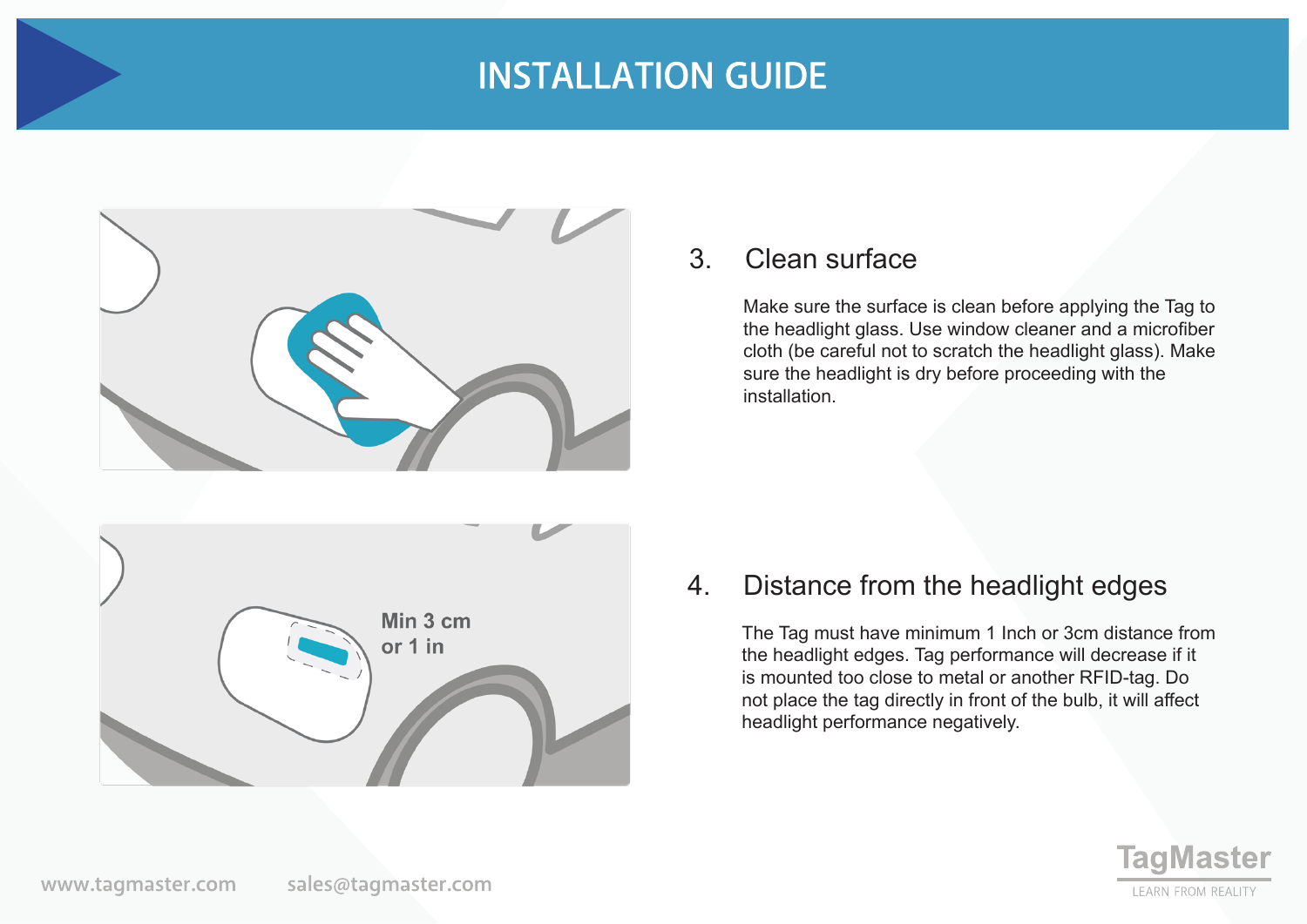

### 5. Apply carefully

The tag needs to be treated carefully. Make sure not to touch the glue before applying the tag. Do not bend the Tag, it can lead to reduced performance.



### 6. Apply the Tag

Press down in the middle of the Tag and rub from middle towards the sides.